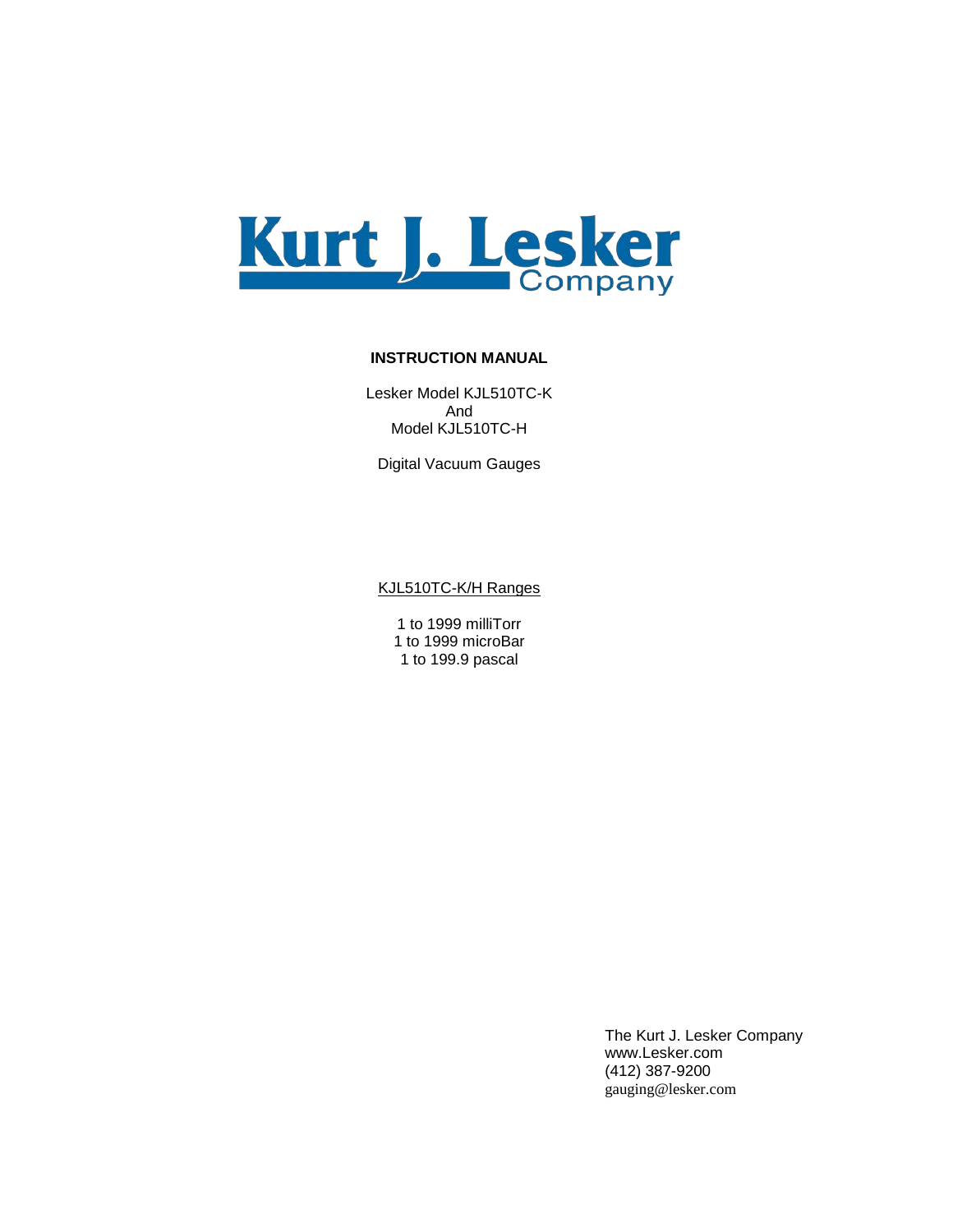# **CONTENTS**

- 1.0 Description and Principle of Operation.
- 2.0 Construction.
- 3.0 Unpacking and Inspection.
- 4.0 Installation.
- 5.0 Operation.
- 6.0 Servicing and Calibration.
- 7.0 Notes on Calibration.
- 8.0 Understanding Microns, Torr, and Absolute Pressure.
- 9.0 Accessories and Modifications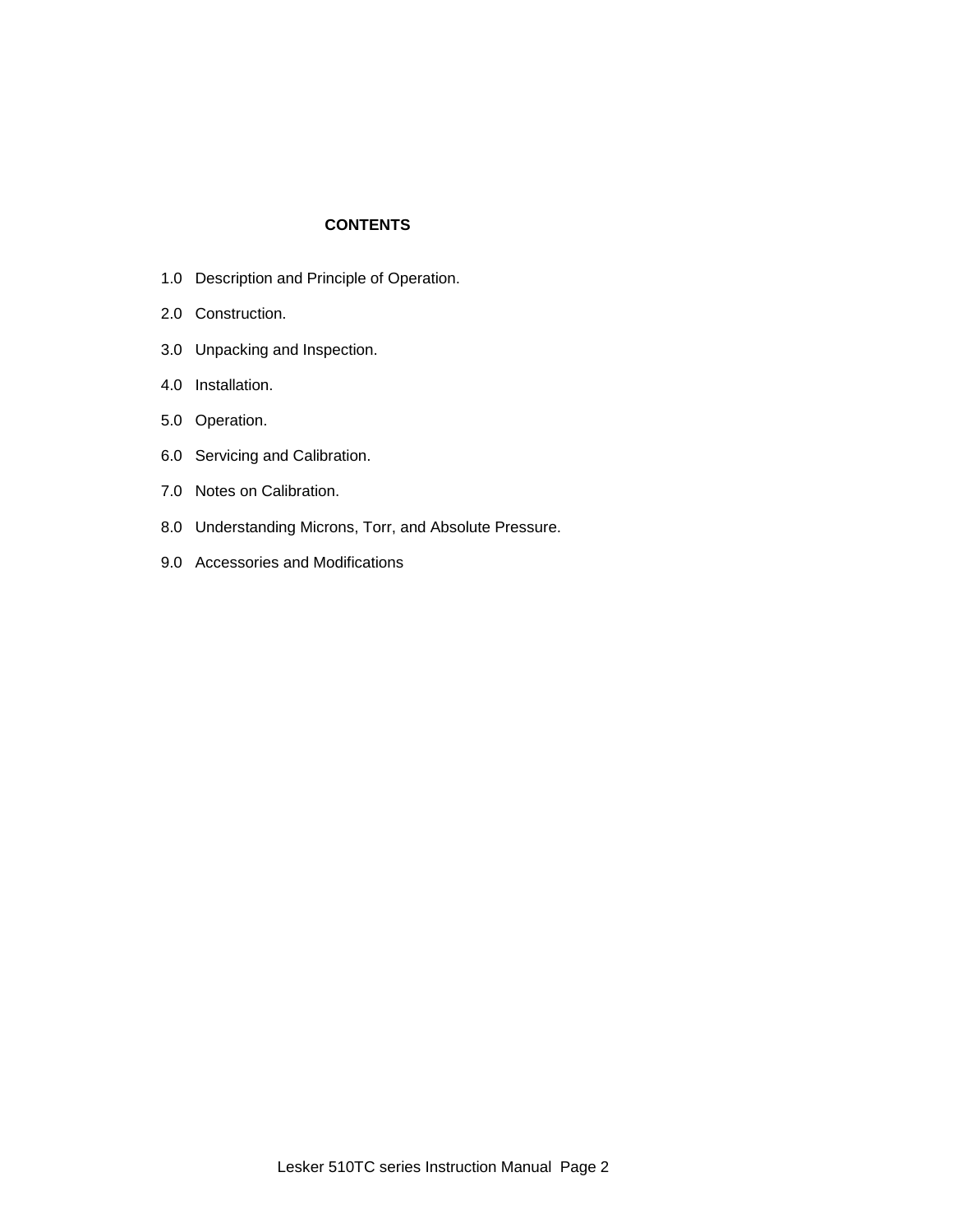#### **1.0 DESCRIPTION AND PRINCIPLE OF OPERATION.**

The LESKER KJL510TC-K/H gauges are compact digital vacuum sensing instruments that use a thermocouple to sense vacuum and display the reading in either milliTorr, microBar or pascal. The KJL510TC-K/H ships with a KJL6000 or Hastings DV6-M vacuum sensor but will work with other sensors which are functionally similar; if in doubt about what gauge sensor you have, consult the packing list that came with your instrument for positive identification.

Major models and variations are as follows:

| KJL510TC-K | Plastic case with a D cell battery, shipped with a KJL6000<br>thermocouple vacuum gauge sensor                      |
|------------|---------------------------------------------------------------------------------------------------------------------|
| KJL510TC-H | Plastic case with a D cell battery, shipped with a Hastings DV6-M<br>or equivalent thermocouple vacuum gauge sensor |

Please visit our website (www.Lesker.com) for information about other Lesker vacuum controllers and gauges.

The Lesker Model KJL510TC-K/H operates by measuring the temperature rise of an electrically heated thermocouple exposed to a vacuum. As vacuum increases, or, more correctly, as absolute pressure decreases, fewer and fewer molecules of gas are available to cool the thermocouple. With less molecules the air temperature rises and the thermocouple gauge thus senses vacuum. A precision reference inside the instrument in conjunction with an integrated circuit amplifier controls the electrical excitation of the sensor filament. The voltage response of the thermocouple is piped through a CPU and is translated to the current vacuum reading.

#### **2.0 CONSTRUCTION.**

The KJL510TC-K/H consists of the indicating and controlling instrument, the gauge tube (vacuum sensor), and the sensor cable. The KJL510TC-K/H runs on a user-supplied "D" cell battery.

The instrument is housed in a rugged free-standing plastic enclosure. It is normally simply placed on a suitable surface, clean and dry, away from possible sources of electrical noise. The gauge tube houses the various thermocouple sensing, heating and compensating elements and terminates in an octal connector. On most models, the connector wiring terminates at the instrument with a D-subminiature connector. Regulating circuitry in the instrument provides constant current for gauge tube excitation, and thus compensates for resistance in the sensor cable.

#### **3.0 UNPACKING AND INSPECTION.**

After the instrument is received, it should be carefully unpacked and inspected for damage during shipment and for completeness. The package should contain, as a minimum, the instrument itself, the thermocouple vacuum sensor, the sensor connecting cable, and an instruction manual or quickstart guide. In the event of a loss during shipment, a claim should immediately be made to the shipping carrier. The Lesker warranty pertains only to the instrument, and does not cover losses in shipping.

## **4.0 INSTALLATION.**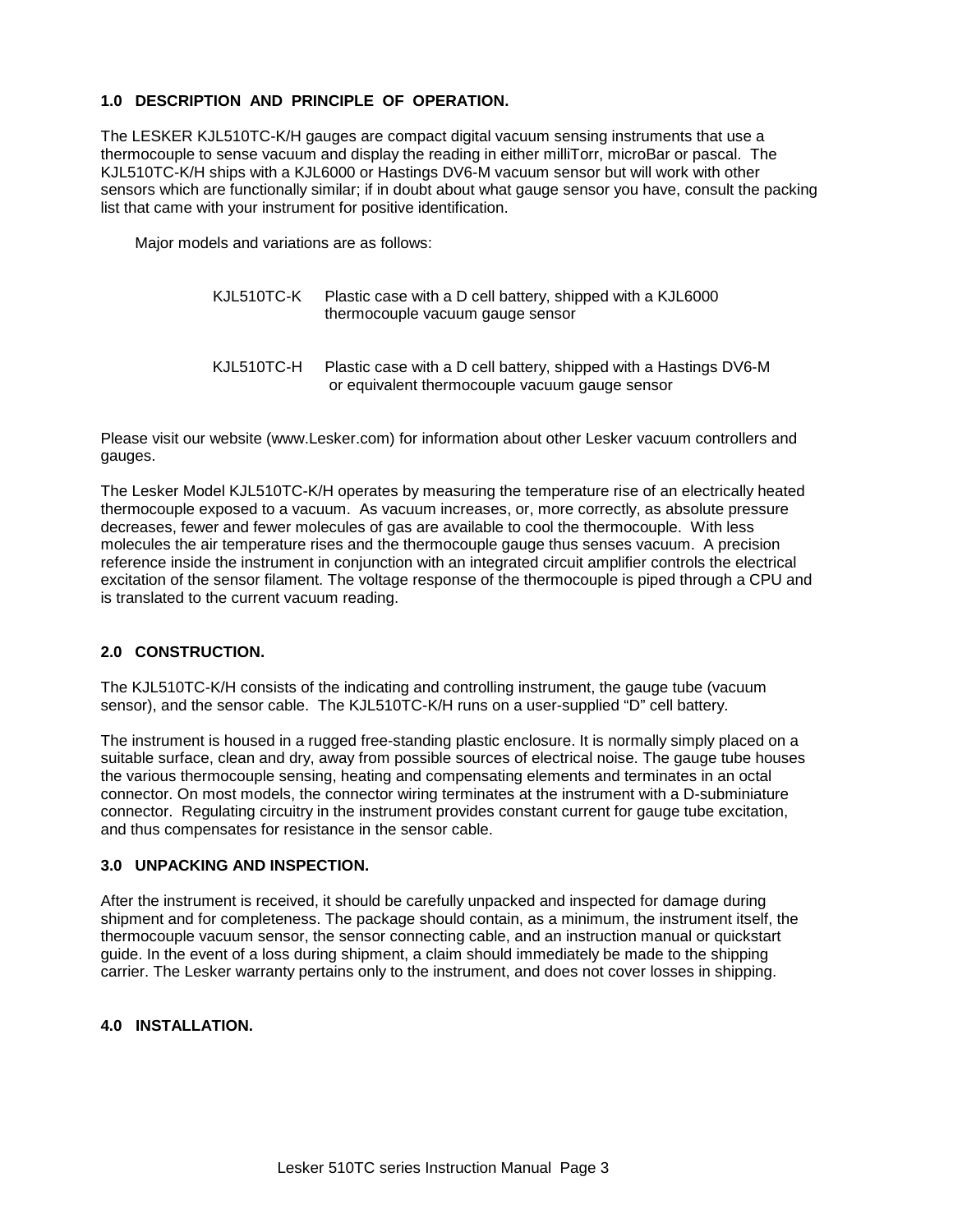The instrument should be located in a clean, dry environment for best results. A customer supplied Alkaline "D" cell should be installed in the unit. The battery compartment can be opened with a counter clockwise turn of a coin inserted into the slot on the cover. The vacuum sensor cable should be identified by wire tags or markings specific to your environment.

Thermocouple vacuum sensors must be installed in a thread-down orientation in a clean, dry vacuum system. While threading the sensor into the system, the sensor cable should be disconnected to avoid damage. In this way, twisting of the cable and the octal socket on the sensor is avoided. Care should be exercised to install the sensor in a dry part of the system. Since the instrument works on the principle of temperature rise, the sensor will not work if it becomes filled with a liquid such as vacuum pump oil or diffusion pump oil. A good practice is to mount the sensor in the most vertically distant place from oil and other contaminants as applicable, and the sensor should be mounted in the most stable pressure region of the vessel to be measured. For example, it would be better to install the sensor on a tank rather than on the pipe that is directly connected to a vacuum pump.

In the event of contamination, see section 6.0 for gauge tube cleaning instructions.

# **5.0 OPERATION.**

After installation, the KJL510TC-K/H is ready for immediate operation. The unit will normally provide accurate readings immediately, however, occasionally a vacuum sensor will have absorbed material during storage, and may require as much as 24 hours of operation before accurate readings are attained. It is recommended that the KJL510TC-K/H be energized continuously during vacuum system operation. In this way the hot filament will not allow contaminants to condense.

In cases where the system has contaminants, as is often the case with metalizing and coating equipment, it is often effective to isolate the gauge tube with a solenoid or manual valve during periods when contamination is most active.

# **6.0 SERVICING –** VACUUM SENSOR CLEANING.

In many cases, a vacuum sensor may become fouled with oil or other foreign matter. It is often possible to restore the functionality of contaminated sensor by cleaning. If the contaminant is known, the sensor should be filled with a fluid that is known to be a solvent to that contaminant. As an example, ether is often effective in removing residues of some oils. Commercial carburetor cleaners are very powerful solvents and are highly effective against some contaminants.

After cleaning with solvents, the vacuum sensor should be completely dried or flushed with a volatile solvent to assure that it is dry prior to installation.

# **6.1 FACTORY REPAIR AND CALIBRATION.**

The vacuum gauge assembly is designed to provide years of trouble-free service, and the liberal internal use of plug-in components make it easily repairable. No field servicing of the unit is recommended, other than replacement of the vacuum sensor, but factory servicing and calibration are available at a nominal cost and turn-around times of 24 hours are typical.

# **6.2 FIELD CALIBRATION.**

Each Lesker vacuum instrument is calibrated to the particular vacuum gauge sensor that is shipped with the unit. While changing the vacuum sensor is possible, it will result in a slightly different reading as all sensors are not created equal. Although it is preferable that all calibration be performed at Kurt J. Lesker Co., field calibration can be accomplished.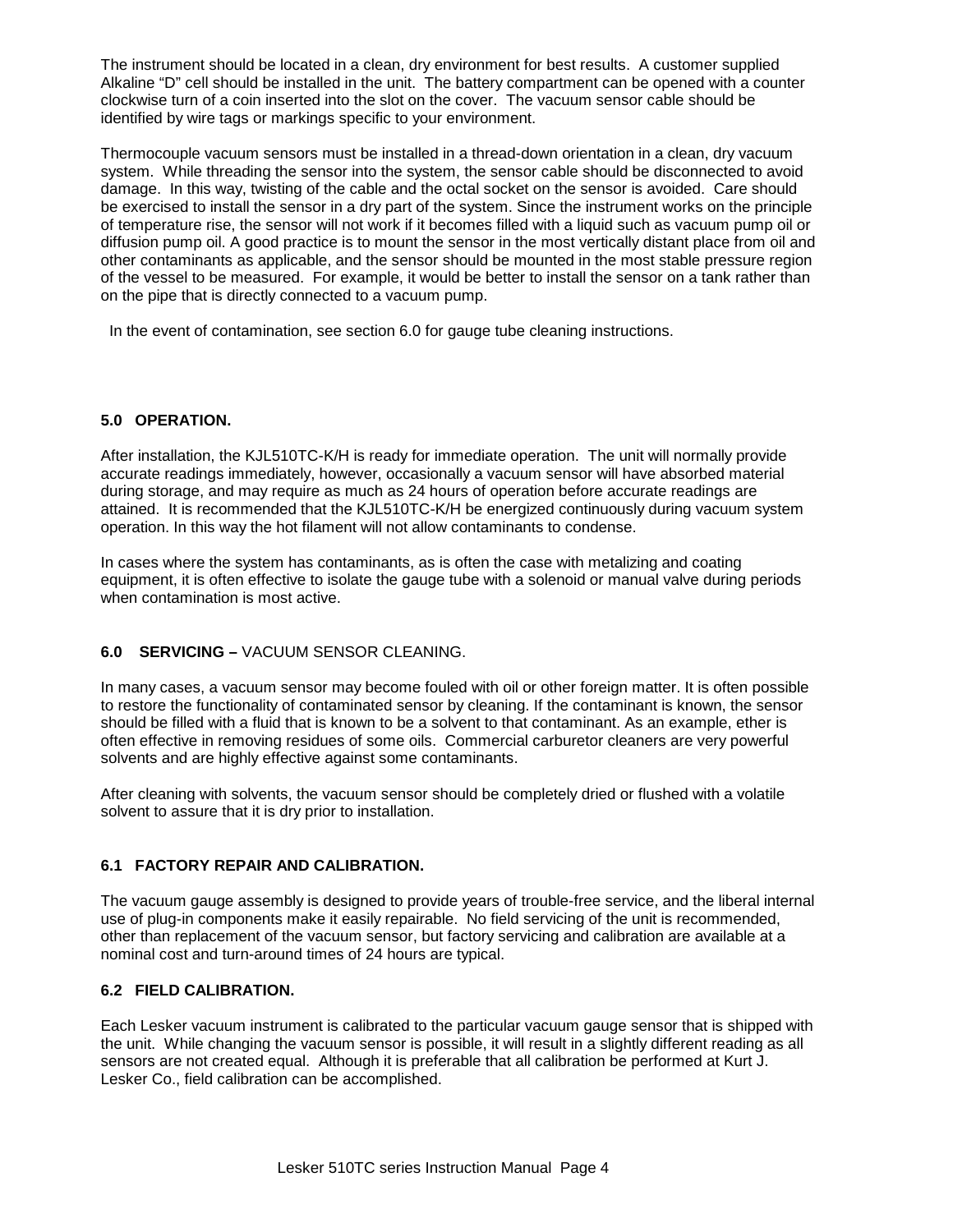Before re-calibrating the instrument, it should be ascertained that the instrument is in fact incorrect. In many cases, the problem will be with a sensor that is oil-fouled, or a system that is operating improperly. It is recommended that a sensor be kept on hand and stored in a clean, dry place. Then in cases of suspect readings, the sensor should be changed before proceeding further.

If adjustments are to be made, proceed as follows:

- A) Remove the top cover of the vacuum instrument and locate the two potentiometers. While facing the front of the unit such that you can read the numbers, the zero calibration adjust is to the left, and the span calibration adjust is to the right.
- B) Operate the vacuum system at the lowest attainable pressure, and allow the system and the vacuum sensor to stabilize for several minutes. Factory zero setting is done at a pressure of .1 milliTorr (.1 micron) or less.
- C) Adjust the zero setting potentiometer so the unit reads zero. Make sure not to under zero. Allow the measurement standard to rise to 1 milliTorr and make sure the gauge reading also reads 1 milliTorr.
- D) Check the operation of the gauge at other pressures. Normally, adjustment of the zero will not be interactive with the readings of the instrument at higher pressures. The span adjustment is normally not necessary. If warranted, adjust the span with the potentiometer (on the right). Set the vacuum level to 1000 milliTorr (1 Torr) and slowly turn the potentiometer on the right until the KJL510TC-K/H reads 1000 milliTorr, being careful not to over span.
- E) If you adjust the span, recheck the zero. Repeat steps B through D if necessary.

# **7.0 NOTES ON CALIBRATION.**

The KJL510TC-K/H is calibrated in nitrogen, which has thermal properties virtually identical to air. Other gases will affect the readings by an amount proportional to the thermal conductivity of the gas. In most cases, the gases present in a vacuum system will be air, nitrogen, or oxygen, and no appreciable errors will occur.

Certain other gases, however, have thermal conductivity significantly greater than air and will cause the instrument to read higher than the actual amount of pressure. Examples of such gases are water vapor, fluorocarbon refrigerants, and acetone. Conversely, other gases have thermal conductivity significantly lower than air and will cause the instrument to read lower than actual pressure. Examples of such gases include helium, oxygen and to a lesser extent, CO2.

When interpreting readings using gases other than air, it should be borne in mind that the KJL510TC-K/H reads milliTorr, which is a measure of absolute pressure - that is the opposite of vacuum. Thus, a lower numerical reading actually is a higher level of vacuum. For more information, refer to section 8.0.

#### **8.0 UNDERSTANDING milliTorr.**

The KJL510TC-K/H and most similar instruments are calibrated in microns of Mercury, or "milliTorr". It is appropriate to discuss what "milliTorr" is and to relate milliTorr/Torr to other measures of pressure and vacuum.